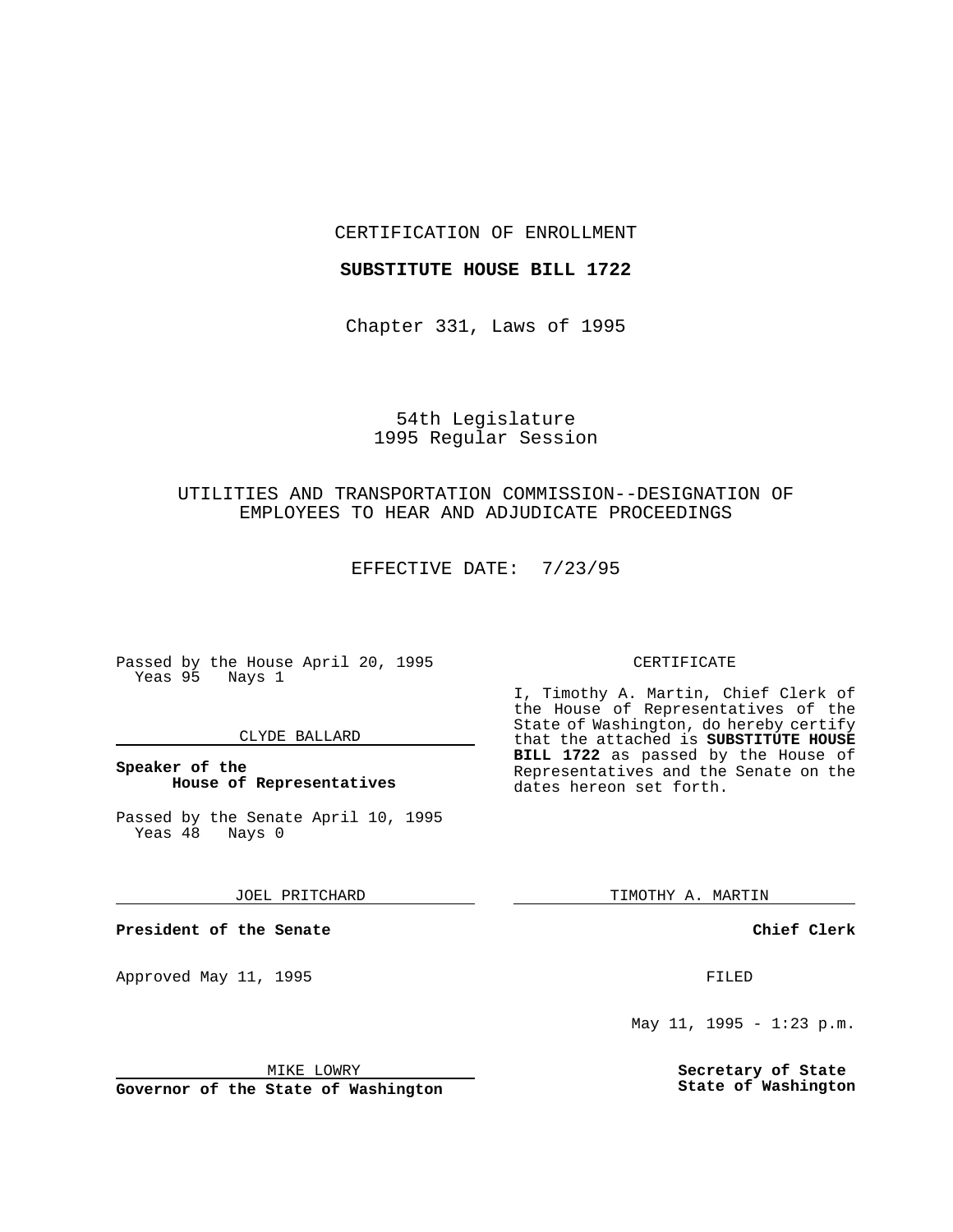# **SUBSTITUTE HOUSE BILL 1722** \_\_\_\_\_\_\_\_\_\_\_\_\_\_\_\_\_\_\_\_\_\_\_\_\_\_\_\_\_\_\_\_\_\_\_\_\_\_\_\_\_\_\_\_\_\_\_

\_\_\_\_\_\_\_\_\_\_\_\_\_\_\_\_\_\_\_\_\_\_\_\_\_\_\_\_\_\_\_\_\_\_\_\_\_\_\_\_\_\_\_\_\_\_\_

# AS AMENDED BY THE SENATE

Passed Legislature - 1995 Regular Session

## **State of Washington 54th Legislature 1995 Regular Session**

**By** House Committee on Law & Justice (originally sponsored by Representatives Padden, Appelwick and Mastin; by request of Utilities & Transportation Commission)

Read first time 03/01/95.

1 AN ACT Relating to hearings conducted by the utilities and 2 transportation commission; amending RCW 34.12.020, 81.01.050 3 [80.01.050], and 80.01.060; and repealing RCW 34.12.042.

4 BE IT ENACTED BY THE LEGISLATURE OF THE STATE OF WASHINGTON:

5 **Sec. 1.** RCW 34.12.020 and 1994 c 257 s 22 are each amended to read 6 as follows:

7 Unless the context clearly requires otherwise, the definitions in 8 this section apply throughout this chapter.

9 (1) "Office" means the office of administrative hearings.

10 (2) "Administrative law judge" means any person appointed by the 11 chief administrative law judge to conduct or preside over hearings as 12 provided in this chapter.

13 (3) "Hearing" means an adjudicative proceeding within the meaning 14 of RCW 34.05.010(1) conducted by a state agency under RCW 34.05.413 15 through 34.05.476.

 (4) "State agency" means any state board, commission, department, or officer authorized by law to make rules or to conduct adjudicative proceedings, except those in the legislative or judicial branches, the 19 growth ((planning)) management hearings boards, the utilities and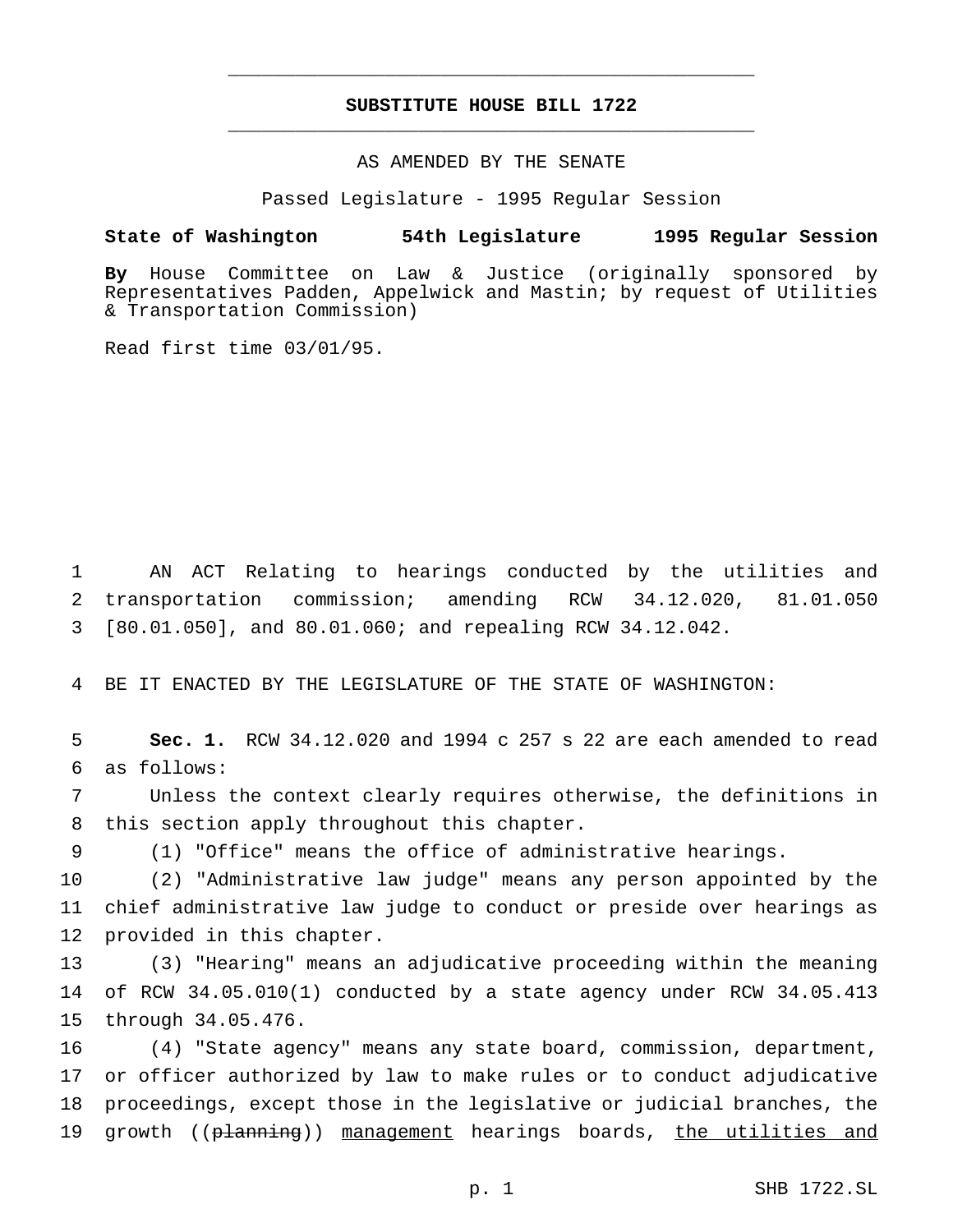1 transportation commission, the pollution control hearings board, the shorelines hearings board, the forest practices appeals board, the environmental hearings office, the board of industrial insurance appeals, the Washington personnel resources board, the public employment relations commission, the personnel appeals board, and the board of tax appeals.

 **Sec. 2.** RCW 80.01.050 and 1961 c 14 s 80.01.050 are each amended to read as follows:

 A majority of the commissioners shall constitute a quorum for the transaction of any business, for the performance of any duty, or for the exercise of any power of the commission, and may hold hearings at any time or place within or without the state. Any investigation, inquiry, or hearing which the commission has power to undertake or to hold may be undertaken or held by or before any commissioner or any 15 ((examiner)) employee designated and authorized by the commission as 16 provided in RCW 80.01.060. All investigations, inquiries, and hearings 17 of the commission, and all findings, orders<sub>1</sub> or decisions, made by a commissioner, when approved and confirmed by the commission and filed in its office, shall be and be deemed to be the orders or decisions of the commission.

 **Sec. 3.** RCW 80.01.060 and 1991 c 48 s 1 are each amended to read as follows:

23 (1) The commission ((shall have the power to request the 24 appointment of)) may designate employees of the commission as hearing 25 examiners, administrative law judges ((under chapter 34.12 RCW)), and 26 review judges when it deems such action necessary for its general 27 administration. ((Such administrative law judges shall)) The 28 designated employees have power to administer oaths, to issue subpoenas for the attendance of witnesses and the production of papers, waybills, books, accounts, documents, and testimony, to examine witnesses, and to receive testimony in any inquiry, investigation, hearing, or proceeding in any part of the state, under such rules as the commission may adopt. (2) In general rate increase filings by a natural gas, electric, or 34 telecommunications company, the designated employee may preside, but may not enter an initial order unless expressly agreed to in writing by 36 the company making the filing. In all other cases, the designated 37 employee may enter an initial order including findings of fact and